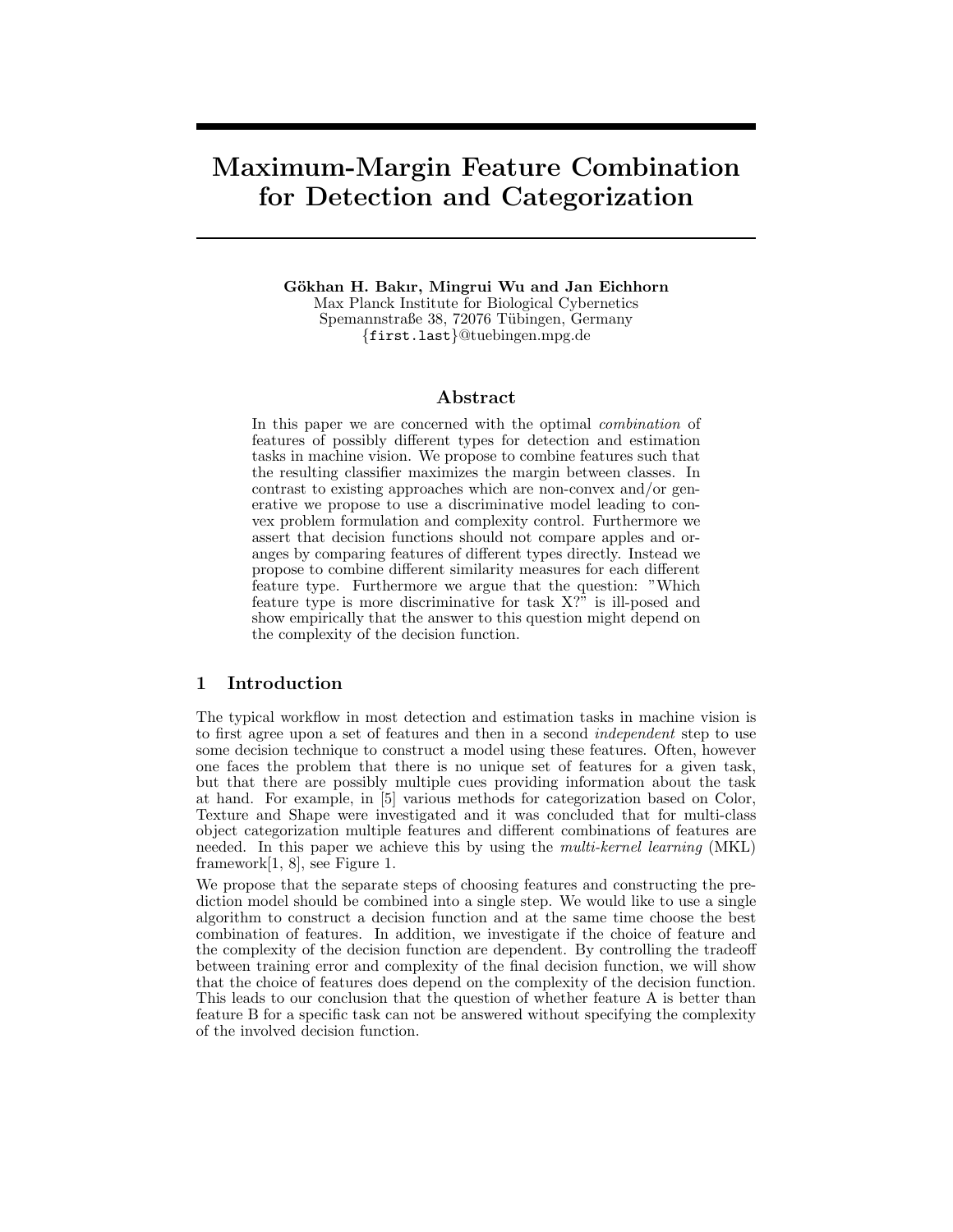

Figure 1: What is an optimal combination of Shape Statistics, Local image descriptors, Color histograms and Texture filters to discriminate lemon from other fruits? MKL constructs a possibly sparse combination of arbitrary feature types such that the margin of the resulting classifier is maximized. The resulting weights can be interpreted as relevance. Images taken from the ALLOI database[4].

The paper is organized as follows. In section 2 we review the relevant work for feature combination. Thereafter, in section 3 we introduce our used MKL algorithms. All our introduced algorithms are convex and thus all the determined feature weightings are obtained as the global solution to a convex optimization problem. In section 4 we demonstrate the MKL algorithms in face detection and object categorization tasks on some standard machine vision benchmark data. In section 5 we summarize our results and conclude.

# 2 Background and Relevant Work

For further discussions, let us denote by  $f \in F$  a feature f belonging to the type F. By a feature f we mean the instance of an observed entity in the image and by the feature type we mean the nature of this entity. For example color is a feature type and red is a feature. Typically one observes multiple features  $\{f_1^i, \ldots, f_{r_i}^i\}$ per feature type  $F_i$ , where  $r_i$  denotes the number of observed feature instances per type  $F_i$ . For example if we consider for  $F_1$  local image descriptors and for  $F_2$  color histograms, then typically  $r_1$  is in the order of hundreds to thousands while  $r_2$  is one per image.

Usually, using all possibly available types of features is not necessary and thus one prefers a sparse, task relevant subset of feature types due to computational performance reasons. In general a favored subset of all feature types is chosen and then they have to be combined and presented to a learning algorithm. Let us review in the following how features of different type are combined.

# 2.1 Feature Combination for Detection and Categorization

In the following we describe three types of existing feature combination strategies: Feature Stacking, Feature Dictionaries and Probabilistic Approaches.

Feature Stacking The most naive way of combining different types of features is to simply stack all features  $\{f_j^i\}_{j=1}^{r_i}$  of each type  $F_i$  into a single big feature vector  $x=[f_1^1,\ldots,f_{r_1}^1,\ldots,f_{r_m}^m]\in \bigoplus_{i=1}^m F_i^{r_i}$ . The stacked vector can contain features from different cues like color histograms, responses from Gabor filters up to  $2\frac{1}{2}D$  range data. Due to the nature of such stacked feature vectors, all components will carry a different amount of information that is relevant for the task at hand. Using then the stacked feature vectors  $x_i$  with corresponding class label  $y_i$  one can use any standard supervised learning technique for detection and categorization.

Unfortunately feature stacking is not always straight-forward. Consider the case that the observed number of instances of one feature type varies while another type generates always constant amount of features. For example the number of most kind of local image descriptors or shape-context descriptors vary whereas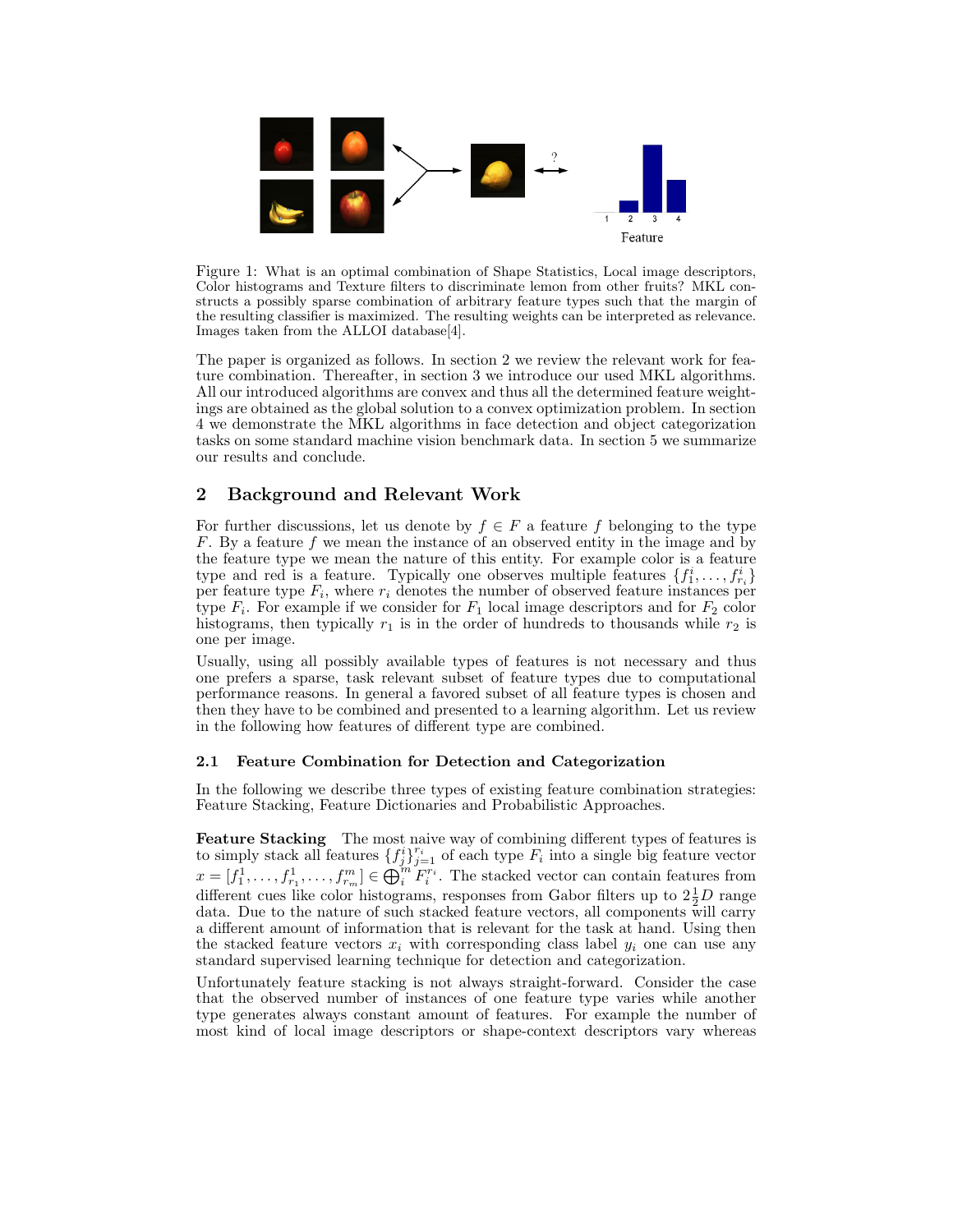the number of global features in an image like intensity histogram stays constant. Thus often stacking requires extra processing. Another issue with feature stacking is that learning algorithms which perform non-linear transformations, such as support vector machines with a non-linear kernel function, will lead to a *mixing* of the entries and thus of the different types. This implies that the information on which feature is essentially used might get lost and the result is not interpretable anymore. To this end, if feature stacking is used one has to use all possible available feature types since one does not know which feature type is essential in advance.

Feature Dictionaries An alternative approach is not to construct a single big feature vector x but to use a fixed dictionary D with  $|D| = d$  overall number of a-priori fixed features  $\{f_j^i\}_{j=1}^r \in F_i$  with  $\sum_i^{m} r_i = d$ . Current approaches in vision using feature dictionaries are mostly using a boosting training strategy [9, 11]. A quite convenient property of boosting-based techniques is that the model remains interpretable, since not necessarily all features in the dictionary will be selected for the task at hand. On the other hand, a disadvantage of such approaches is that they rely on early-stopping to control generalization behavior and thus might need plenty of manual tuning. See [2, 7] for discussion.

Probabilistic Approach A quite different approach to feature combination is to consider feature types as probabilistic information sources with a given prior belief function  $p(f|\theta_i)$ . In this case prediction can be done by Bayesian inference yielding the prediction equation

$$
c(z) = \int_{y} p(y|z, \theta_0) \prod_{i=1}^{m} p(z|f_i) p(f_i|\theta_i) dy.
$$

In this probabilistic setting the learning algorithm is concerned in finding good model parameters  $\boldsymbol{\theta}$  given some training data. Note that the parameters  $\theta_i$  which control the relevance of feature types are now parameters of probability distributions. These so called hyper-parameters, can be found e.g. by maximizing the conditional posterior distribution function

$$
\theta_i^* = \underset{\theta_i}{\arg \max} \ p(\theta_i | y, z, f_1, \dots, f_l, \theta_0) \tag{1}
$$

From a mathematical perspective, we believe that this is the most rigorous approach of all. Unfortunately, from a practical viewpoint this seems to be an inconvenient approach since (1) often turns out to be a non-convex optimization problem. Standard approaches are based on Markov Chain Monte Carlo sampling or sequential approximations.

Thus all existing approaches so far are hard to optimize, not interpretable or not generally applicable to various kind of feature types. In the next section we describe how to overcome these limitations using kernels.

# 3 Combining features: The kernel approach

In kernel methods usually the raw input features are first mapped into a reproducing kernel hilbert space(RKHS)  $\mathcal F$  via some nonlinear mapping  $\phi : F \to \mathcal F$ . Let us denote by  $\mathcal{F}_i = \Phi_i(F_i)$  the RKHS associated with feature type  $F_i$ . The linear dot-product in this new feature space  $\mathcal{F}_i$  is then typically evaluated using a kernel function  $k_i : F_i \times F_i \to \mathbb{R}$  which can be interpreted as a similarity measure between two features  $f_u^i, f_v^i \in F_i$ . In this paper we follow the assert that features of different type are combinable but not comparable. To this end, we use a different similarity measure for each type of feature  $F_i$  and thus have a kernel function for each type of feature. A natural way to combine features of different type is then to use stacking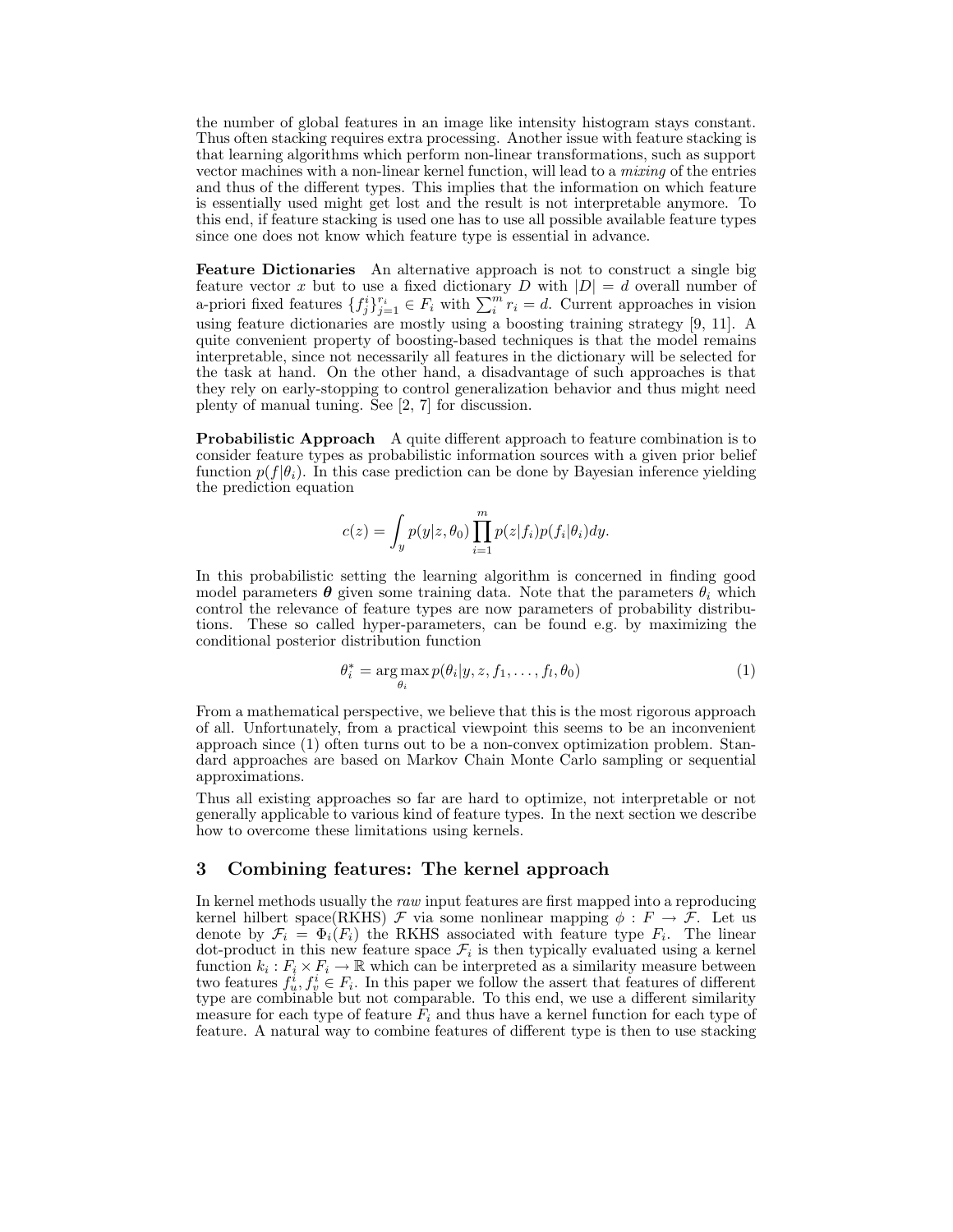in the space  $\bigoplus_{i=1}^m \mathcal{F}_i$  which results in the similarity measure

$$
k(x,z) = \sum_{i=1}^{m} \beta_i k_i(x,z). \tag{2}
$$

Here  $x, z$  are sets of features of arbitrary type. The only assumption is that both sets have at least one instance for each possible type of features. The task of the learning algorithm is now to choose in addition the weights  $\beta$ . This is the concern of the MKL algorithm which considers decision functions of the form

$$
c(x) = \sum_{i=1}^{l} \alpha_i k(x_i, x) + b,
$$

where the kernel function k is given as positive weighted sum as in  $(2)$ . Thus the goal of MKL is to find the  $l + m$  variables  $\{\alpha, \beta\}$  according to the learning task at hand. The i-th entry of the  $\alpha$  vector controls the participation of data point  $x_i$  in the decision function whereas the j-th entry of the  $\beta$  vector can be interpreted as the relevance of feature type  $F_j$ . A zero weight  $\beta_j$  would correspond to blend out the feature space associated with the corresponding kernels similar as in feature selection. Let us now review the detailed formulations of our used MKL algorithm.

#### 3.1 MKL for detection and categorization

MKL was first explored in [12] for classification, regression and density estimation hence it was shown not to be limited to classification. However, in the following we will constrain ourselves on binary classification. We consider a linear model in the feature space  $\mathcal{F} = \bigoplus_{i=1}^m \mathcal{F}_i$  and our aim is to build a maximum margin classifier given a set of training data  $D_n = \{x_i, y_i\}_{i=1}^n$  where  $x_i$  is a set of features and  $y_i$  is a class label. Thus our decision function  $c(z)$  takes now the form  $c(z) = w^{\top} \phi(z) + b$ . This can be formulated as follows

$$
\argmin_{w_i,\xi,b} \quad \frac{1}{2}\Omega[w_1,\ldots,w_m] + C\sum_{i=1}^n \xi_i
$$
\n
$$
\text{subject to} \quad y_i(\sum_{j=1}^m w_j^\top \phi_j(x_i) + b) \ge 1 - \xi_i, \quad 1 \le i \le n.
$$

where the weight vector of the classifier w is stacked as  $w = [w_1, \ldots, w_m]$ . Note that  $\phi_j$  acts only on the elements of x that are of type  $F_j$ . The regularizing functional  $\Omega[w_1,\ldots,w_m]$  measures the norm of the resulting classifier and can be chosen in different ways, e.g.  $\Omega_2[w_1,\ldots,w_m] = \sum_{i=1}^m ||w_i||^2$  would lead to standard SVM formulation. In [1] it was proposed to use  $\Omega_1[w_1,\ldots,w_m] = \left(\sum_{i=1}^m ||w_i||\right)^2$ , penalizing the one norm on the block level of  $w$  and thus favoring a sparse choice of subspaces  $\Phi_i(F_i)$ . The dual derived in [1] was shown to be a convex second order cone problem and therefore has quadratic constraints. Unfortunately, such problems are not easy to solve. This was the motivation for [8] to reformulate the dual in [1] by replacing the quadratic constraint by infinitely many linear constraints yielding a semi-infinite linear constrained problem:

$$
\arg \max_{\theta \in \mathbb{R}, \beta \in \mathbb{R}^m} \theta
$$
\n
$$
\text{subject to} \quad \sum_{j=1}^m \beta_j \left( \frac{1}{2} \alpha^\top H_j \alpha - \alpha^\top \mathbf{1}_n \right) \ge \theta \quad \text{for any } \alpha \in [0, C]^n
$$
\n
$$
\beta^\top \mathbf{1}_n = 1, \quad \alpha^\top y = 0, \quad \beta \ge 0
$$
\n
$$
(3)
$$

where  $(H_j)_{rs} = y_r y_s k_j(x_r, x_s)$ . Note that this optimization problem has a global solution. This reformulation has the advantage that it can be efficiently solved using the exchange algorithm for semi-infinite problems. This results in an alternating sequence of standard linear programs and SVM optimizations. Due to space limits we will not go into the details but give a description of the algorithm in figure 3.1. For categorization we use the one-vs-all classification scheme which reduced the multi-class problem to a pairwise binary problem.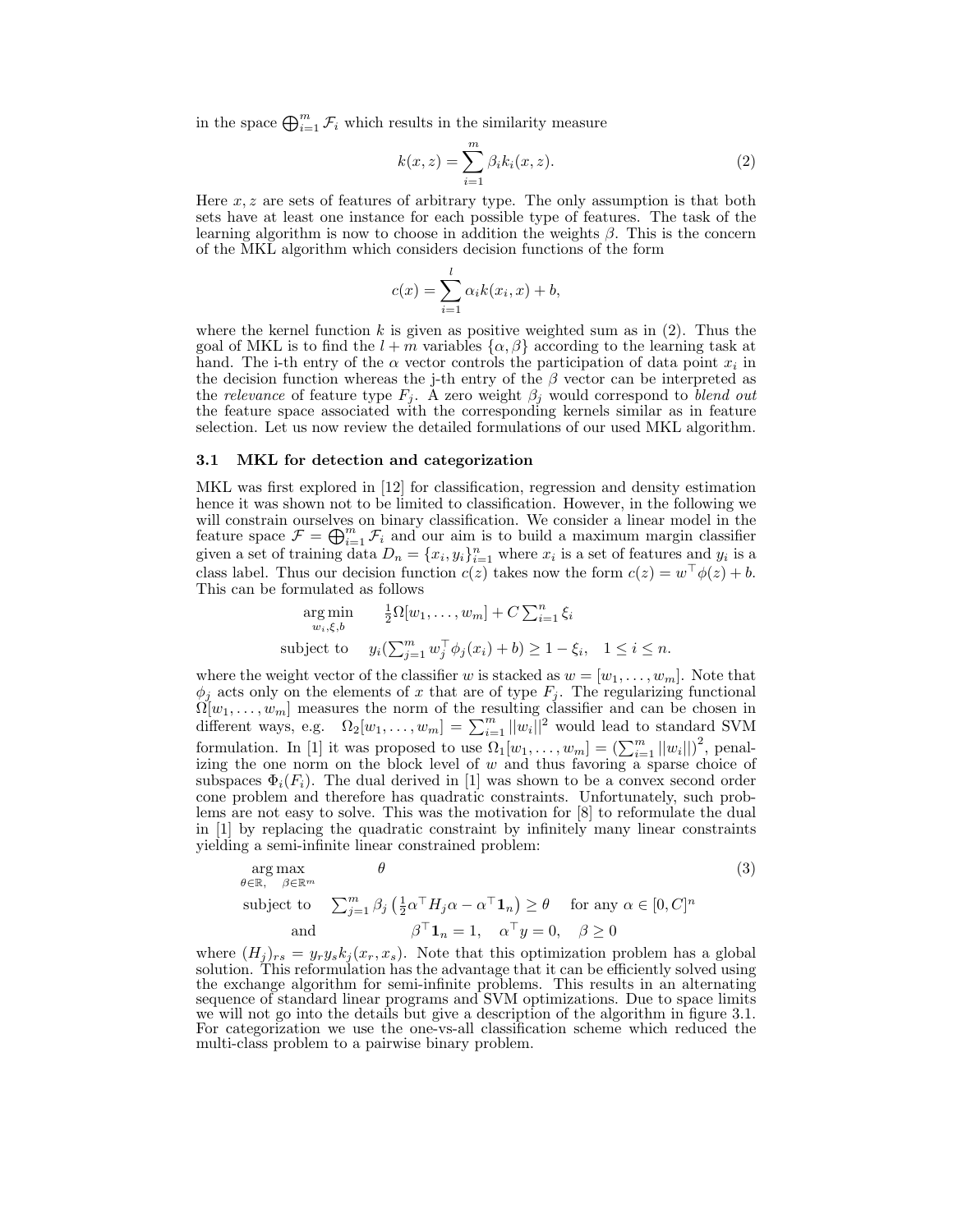Initialize  $t = 1$ ,  $\beta_j = \frac{1}{m}$ ,  $1 \le j \le m$ . Repeat until convergence Train SVM to obtain  $\alpha^t \in [0, C]^n$  with kernel function  $k(x, z) = \sum \beta_i^t k_i(x, z)$ . Calculate SVM objective for each kernel corresponding to each one of the  $m$ feature types:  $D_j^t = \alpha^\top H_j \alpha - \alpha^\top \mathbf{1}_n, \, 1 \leq j \leq m$ Solve linear program (3) with the t linear constraints  $\{D^1, \ldots, D^t\}$  and retrieve new  $\beta^{t+1}$  and margin  $\theta$ .  $t = t + 1$ 

# 4 Experiments

In this section we demonstrate the application of MKL to several standard benchmark datasets used for categorization and detection in machine vision. We start with a face detection experiment, where our aim is to explore the combination of spatial features. Afterwards we investigate the combination of features of very different nature: color histograms and local image descriptors. In this case feature stacking in input space is not applicable and MKL provides an easy way to combine these cues.

#### 4.1 Face Detection

The first experiment is conducted over the MIT CBCL Face Data Set which comes with an a-priori split into training and test set. The data set consists of 6977 cropped training images (2429 faces and 4548 non-faces) and 24045 cropped test images (472 faces and 23573 non-faces). As a training set we used a randomly selected subset of 1000 face images and 1000 non-face images. Testing is performed on the whole test set. All images are rescaled to 15 by 15 pixels and processed with histogram equalization.

According to the fragment idea from [10], it is reasonable to assume that different local regions in an image might be of different relevance for face detection. The MKL algorithm can provide a principled way to combine these fragments.

In this experiment we divide each image into 9 non-overlapping patches of size  $5 \times 5$ . Each patch is considered as a different feature type. The kernel function  $k_i$  ( $1 \leq i \leq 9$ ) in (2) between a pair of images is then simply defined as the Gaussian kernel restricted to the i-th patch. Note that for simplicity we only use non-overlapping patches, but it is straightforward to apply MKL to use arbitrary, possibly overlapping patches.

To further investigate the feature combination ability of the MKL approach, we provide additional types of features. To this end, we calculate *edge maps* obtained by convolving each image with horizontal and vertical Sobel filters. Then as for the raw images, each of the two obtained edge maps is divided into 9 patches. So now there are overall 27 patches for each image: 9 patches from the raw image and 9 patches from the horizontal and vertical edge maps each. As before the function  $k_i$  ( $1 \le i \le 27$ ) in (2) between a pair of images is defined as the Gaussian kernel function restricted to the  $i$ -th feature type.

In contrast to MKL current SVM approaches adopt the simple feature stacking scheme. In this case the kernel function between a pair of images is computed on the full images.

The comparison of the experimental results of the MKL algorithm and SVM approach are presented in Figure 2. As can be seen in the ROC curves in Figure 2 adding additional feature types can improve the classification accuracy of both MKL and SVM. But clearly MKL outperforms the SVM approach: the result of SVM approach with edge maps is even worse than the result of MKL algorithm *without* edge maps. A reason for this is that the SVM approach simply performs feature stacking and thus suffer from typical problems as described in section 2.1. On the contrary, MKL tries to handle different feature types separately and puts different weights to different feature types.

The column (c) in the left part of Figure 2 shows weight maps illustrating the weights for different patches. It can be seen that when only the raw image is used, the central patch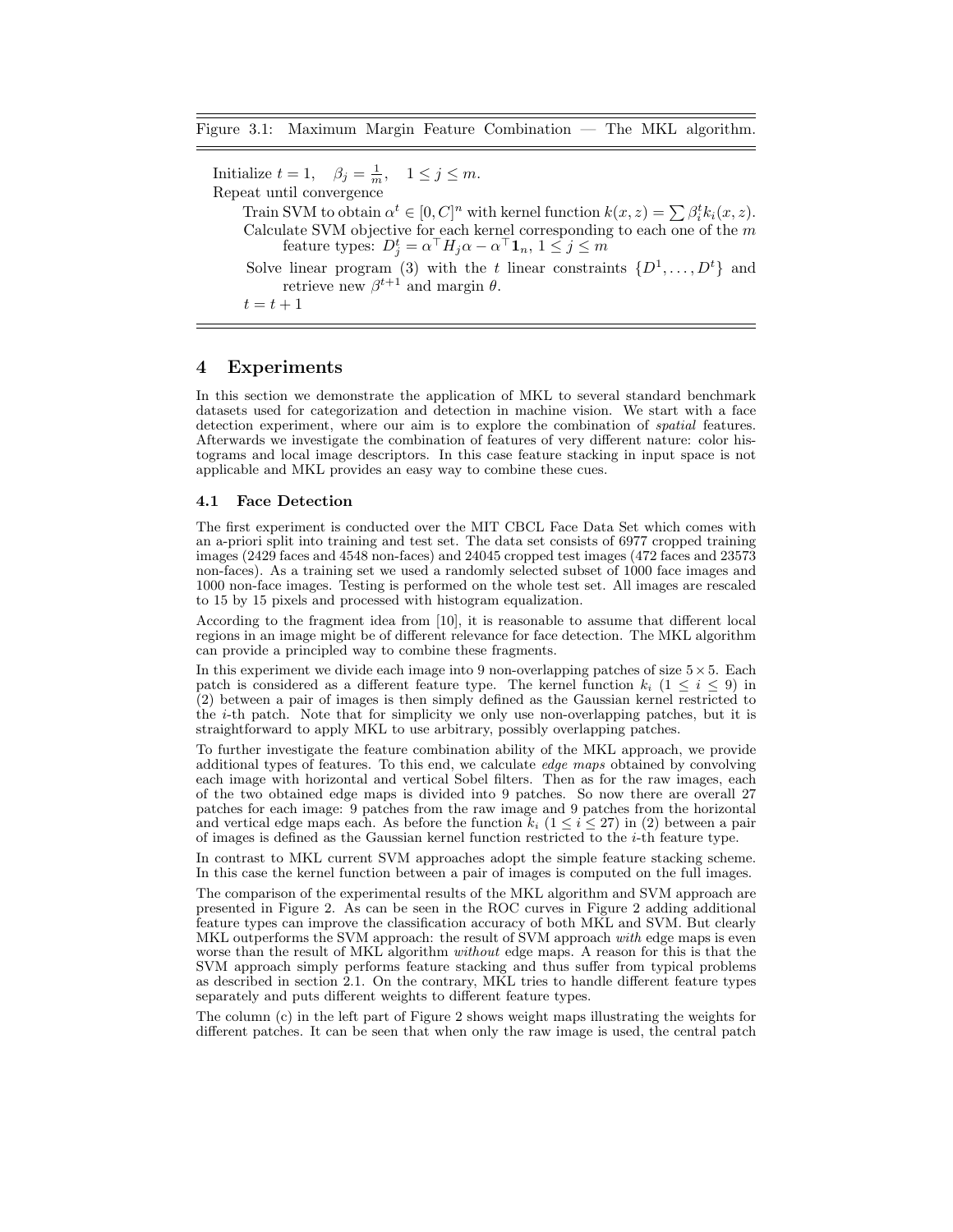corresponding to the nose gets the highest weight. When edge maps are used, the central patch in the vertical edge map gets the highest weight.



Figure 2: Left: (a) An example face image and its edge maps (b) An example non-face image and its edge maps (c) Weight maps, patches with lighter intensities have larger weight values. The first weight map is obtained without edge maps, the last three are the weight maps obtained with both raw images and edge maps. Right: the ROC curves of face detection on CBCL database.

### 4.2 Functional

The second experiment is a categorization task, which is performed on the ETH80 database [5]. The feature types used for this task are SIFT-descriptors [6] and color histograms. Due to the nature of local image descriptors (LID) (e.g. SIFT) and their dependency on salient points in the image, this description normally results in a set of a varying number of descriptor vectors. Therefore combining these two feature types in a stacking approach is hardly applicable and might require preprocessing. In contrast, MKL provides a natural approach to combine LIDs with color histograms via combining the kernel functions.

The database contains images of 80 individual objects grouped into 8 equally sized classes. We use a subset of 5 views of each object which leaves us with a total number of  $5\times80 = 400$ images. Images come with a segmentation mask which allows masking out the background for color histogram computation. All experiments are performed in a one-vs-rest multiclass setting.

Color histograms are built via segmenting the three-dimensional color-space into 16 bins in each dimension and then computing a histogram over the image pixels while masking out the background. As kernel function for this representation we applied the  $\chi^2$ -kernel which is based on the  $\chi^2$ -distance:  $k_{\chi^2}(f, f') = \exp(-d_{\chi^2}(f, f'))$  where  $d_{\chi^2}(f, f') = \sum_i ((f_i - f'_i)^2) / (f_i + f'_i).$ 

SIFT-features are computed from local regions around interest points which are identified by an interest point detector (IPD) in a first step. Basically, the descriptor vectors themselves contain smoothed angular histograms of gradients from the region of interest. As IPD we apply a Harris corner detector. Note that all found SIFT-features in an images describes a set and therefore we use the Bhattacharyya-kernel for sets. For details on how to use the Bhattacharyya kernel see [3]. Therefore, in our experiment one feature type is a histogram and the other one is a set.

As already pointed out in [5] the performance of various feature-types may depend on the particular structure of the objects to be categorized. For the images of ETH80 it is very likely, that e.g. the tomato and the cup class will be very well discriminated by color features. In contrast, using LIDs for tomatoes is probably not such a good idea since there is not much structure in the object and only a few salient points are detected. Consequently, the combination weights of the MKL solution should reflect this property.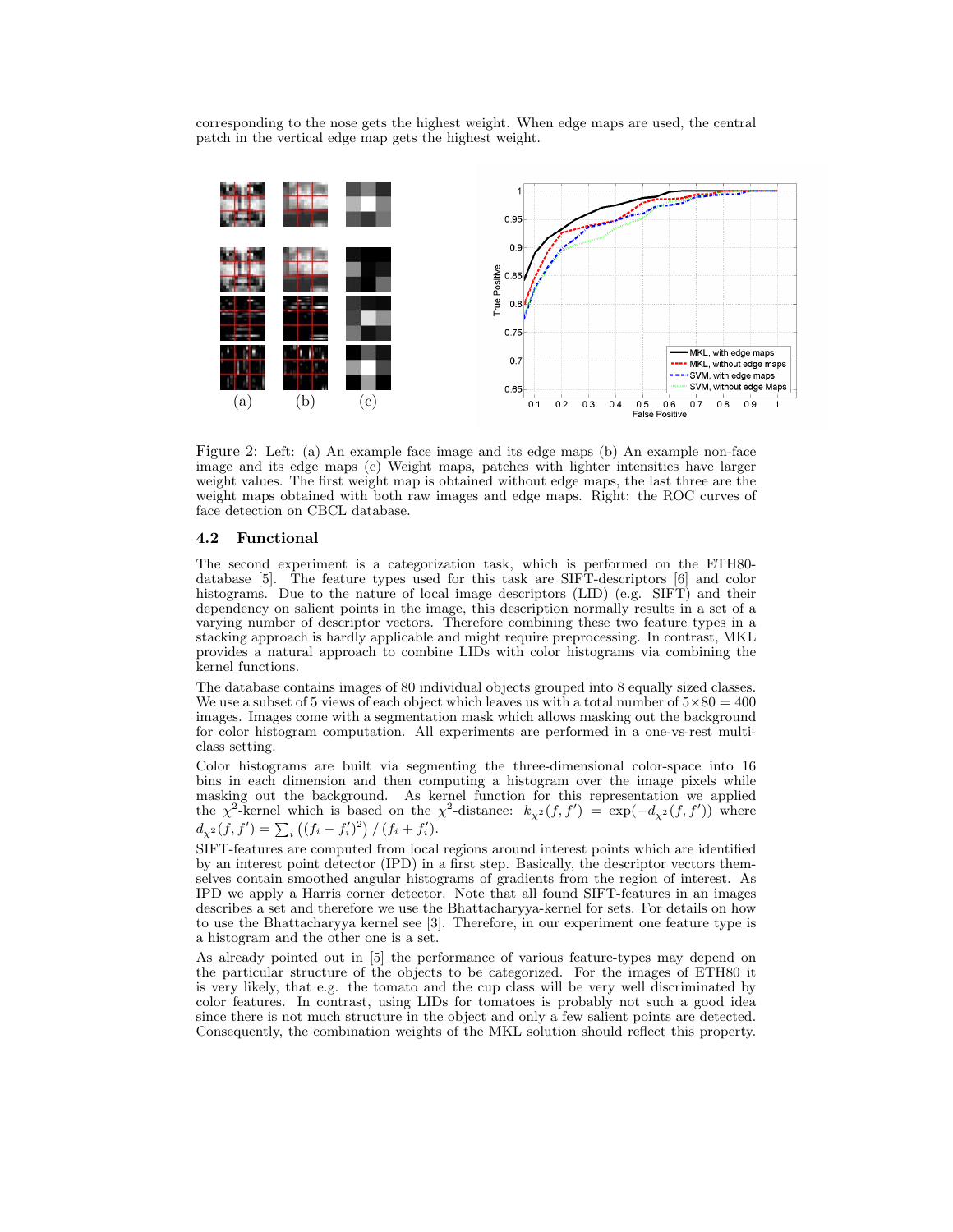

Figure 3: Weightings of the two feature types (horizontal bar) and leave-one-out performance of the combined kernel compared to the individual ones (vertical bars).



Figure 4: Left: Change of the weightings when varying the complexity of the classifier. Right: Mean performance over all classes.

Figure (3) shows the weights of all classes for the two feature types in a horizontal bar. The vertical bars indicate the performance of the combined kernel (middle) vs. the performance of the individual kernels. The performance was computed with a leave-one-out scheme where all views of a particular object were held out at the same time. In Figure (3) you can see e.g. in the third column (tomatoes and cups) that, in agreement with our expectations results in [5], the color histogram feature type gets all the weight due to the above mentioned reasons.

The aim of the second experiment is to investigate any dependency between the relevance of a feature and the complexity of the decision function. Therefore, we varied the regularization parameter  $C$  of the SVM that is inverse proportional to the margin of the resulting classifier and thus, using a nonlinear kernel, is related to the smoothness of the decision boundary. We recorded the resulting combination weights  $\beta_i$  and the test performance. In Figure (4) these weights are plotted against the complexity of the resulting classifier measured by the squared norm:  $||w||^2$ . Note that the combination weights vary dramatically with complexity. For small  $||w||^2$  (i.e. low complexity) the color feature type has all the mass. This means that with low complexity classifiers (i.e. smooth boundaries) color is the best feature type for discrimination. On the other hand, when more complex boundaries are allowed (larger  $||w||^2$ ) SIFT features become more relevant and finally lead to an increase in performance.